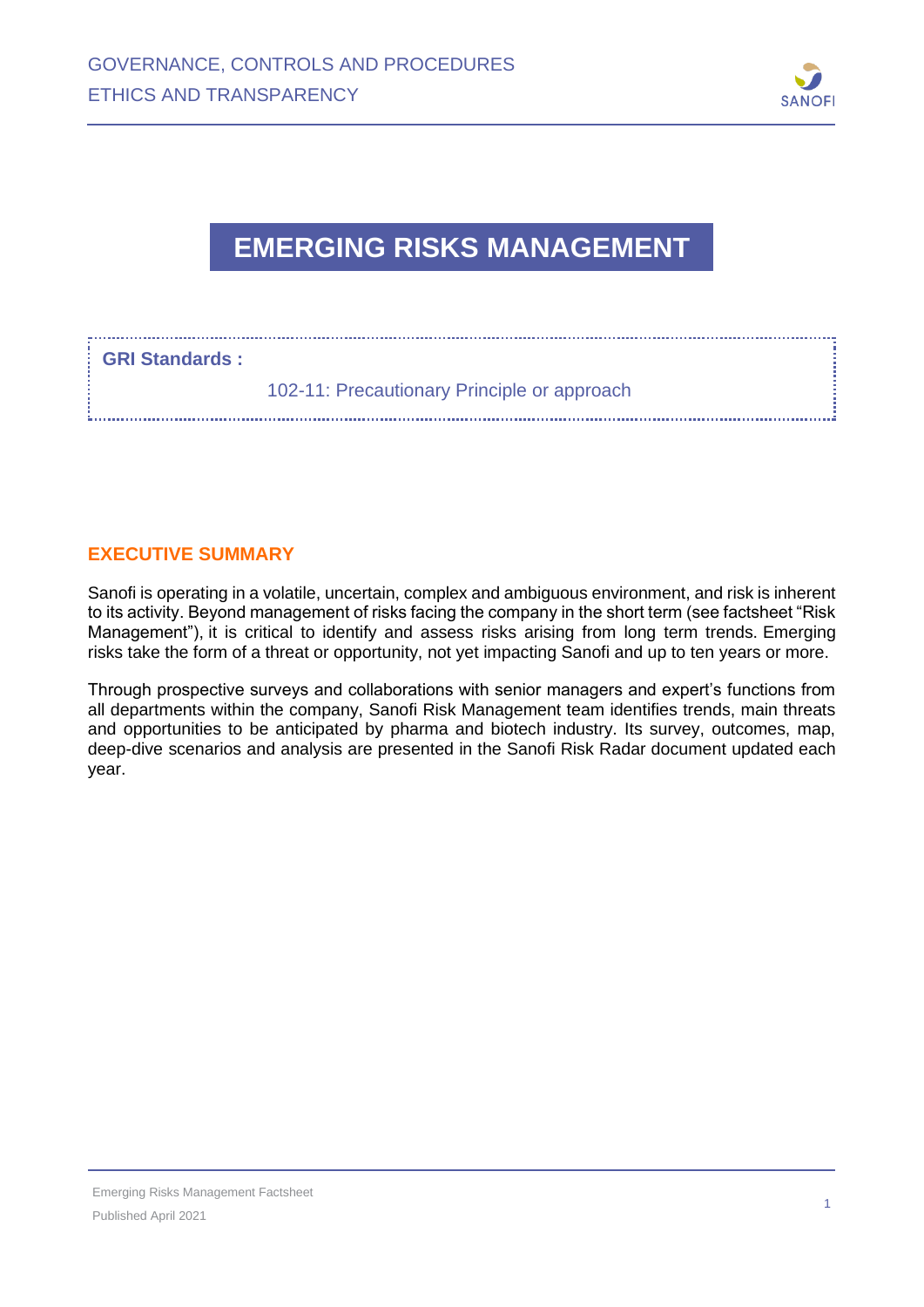# **TABLE OF CONTENTS**

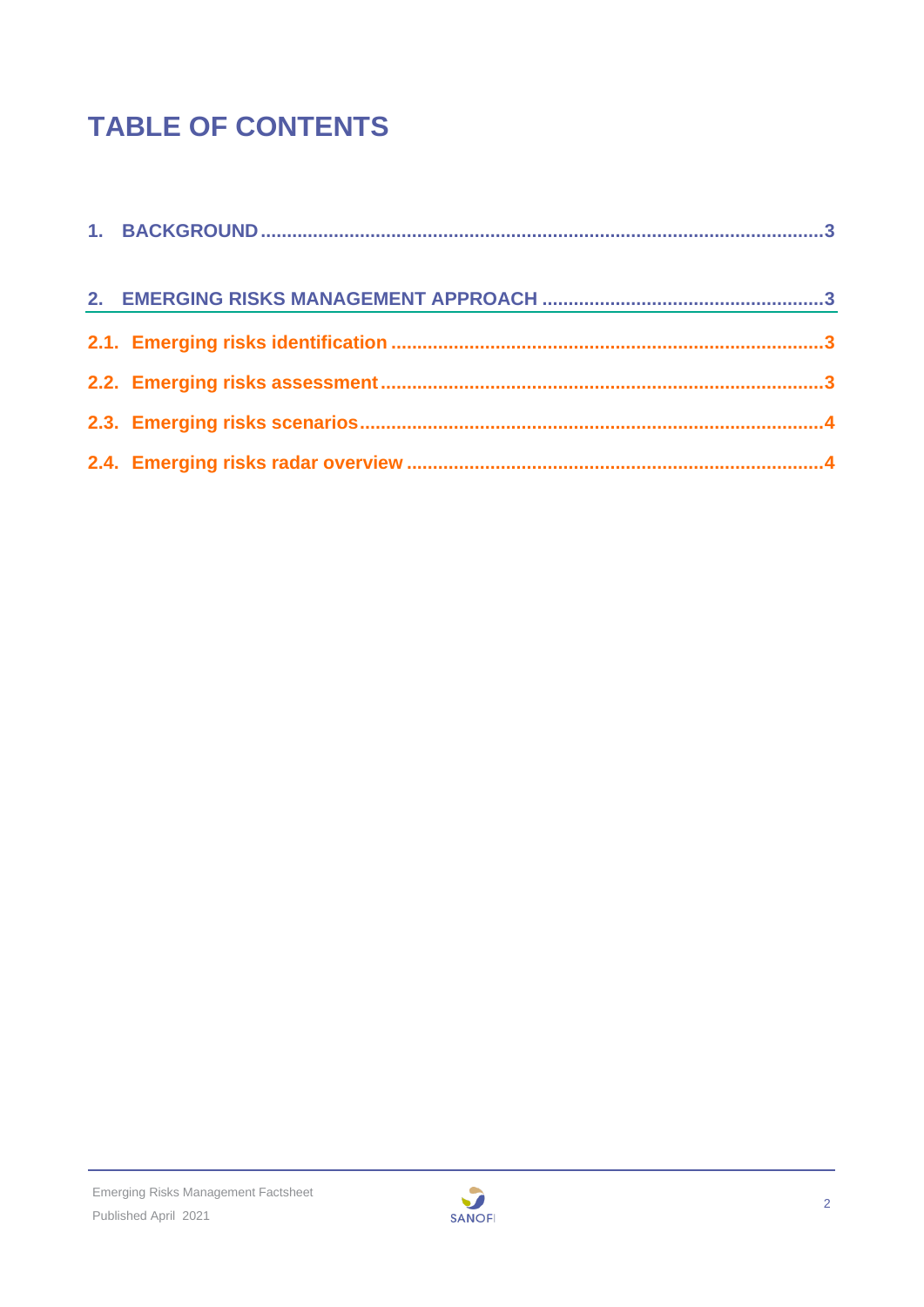## <span id="page-2-0"></span>**1. BACKGROUND**

Sanofi is operating in a volatile, uncertain, complex and ambiguous environment, and risk is inherent to its activity. Beyond management of risks facing the company in the short term, it is critical to identify and assess risks arising from long term trends.

Emerging risk takes the form of a threat or opportunity, not yet impacting Sanofi and up to ten years. The potential impact is still unknown, weakly understood and ambiguous due to a lack internal and external reference framework and data. The risk / benefit balance for Sanofi is uncertain and needs to be anticipated with scenario planning and early response implemented when relevant.

## <span id="page-2-1"></span>**2. EMERGING RISKS MANAGEMENT APPROACH**

Emerging risks management approach consists of a phase of environment observation and interviews with Sanofi senior managers to identify emerging risks, followed by an assessment phase to allow Sanofi to anticipate responses, and set up of scenarios to figure out how emerging risks may impact the company.

## <span id="page-2-2"></span>**2.1. Emerging risks identification**

Sanofi Risk management team performs a prospective survey regarding trends for the coming years and main threats and opportunities to be anticipated by pharma and biotech industry, in order to raise awareness over actual and emerging risks context. This prospective survey is updated each year in Q1.

In parallel, interviews are carried out to identify emerging risks specifically facing the company. They target Senior managers from expert functions requiring a long-term vision such as Strategy and Business Development, Research and Development, Market Access, Corporate Social Responsibility, and Medical Affairs.

## <span id="page-2-3"></span>**2.2. Emerging risks assessment**

Emerging risks are assessed based on the following criteria :

- likelihood
- anticipated impact on Sanofi activities
- velocity, i.e. time before the emerging risk becomes an active one, to be included in Sanofi risk profile.

Emerging risks are presented in a document called Sanofi risk radar, subject to the same governance rules as Sanofi risk profile (See Factsheet 2020 – Risk management).

In 2020, the risk radar was adapted to capture our perception of COVID- 19 impact on emerging risks in geopolitical, macroeconomical and societal fields.

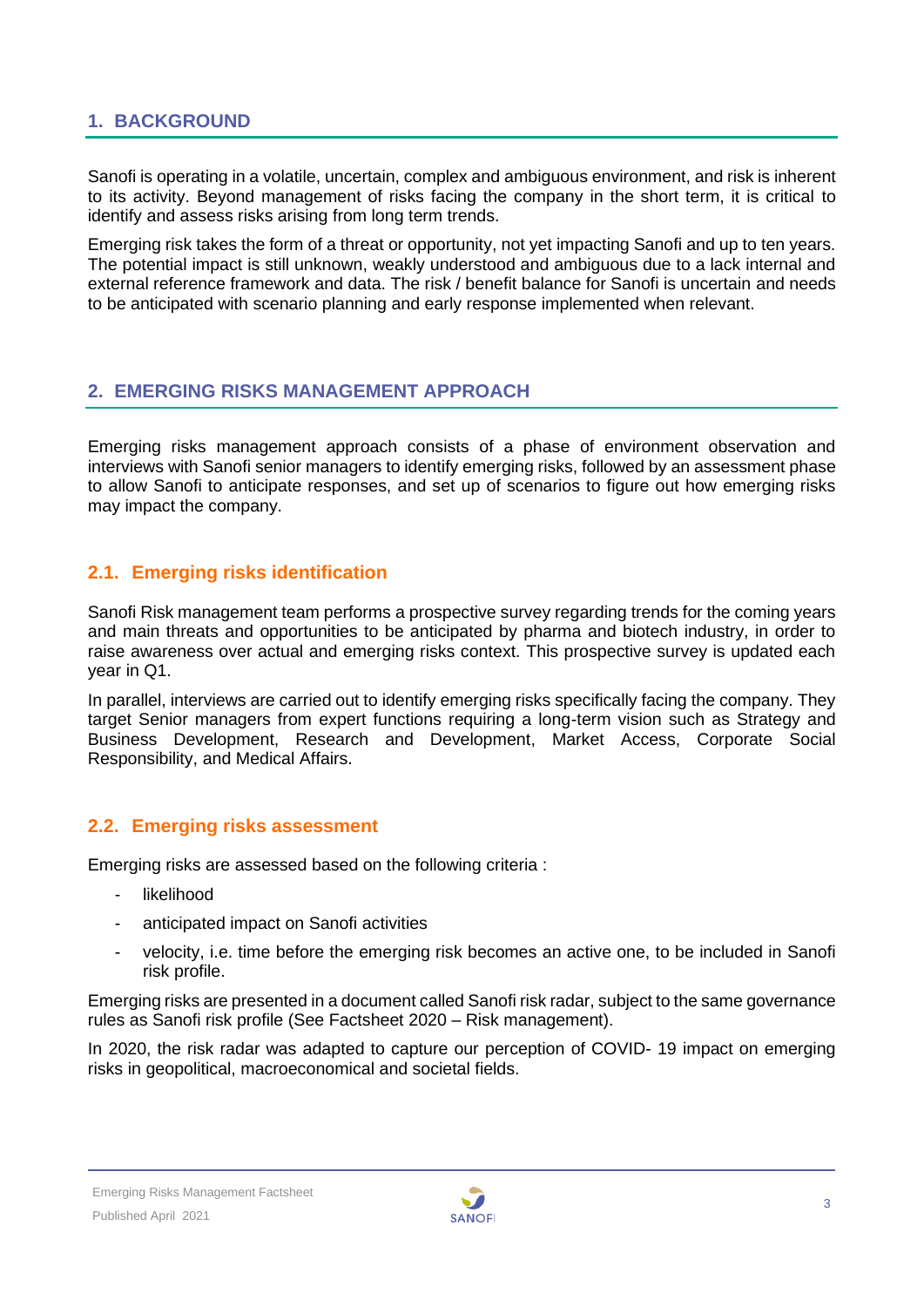## <span id="page-3-0"></span>**2.3. Emerging risks scenarios**

In order to support emerging risks assessment, deep-dive scenarios are developed for prioritized emerging risks, evidencing

- Signals that emerging risks might become active

- Early response driven by operational teams to connect and share actions taken to anticipate risk impact

- Identification of proposed options for action

In 2020, the Sanofi risk radar was presented to the Executive Committee and to the Audit Committee of the Board. Two sets of risk mapping and scenarios were presented to the Risk Committee in relation with two emerging risks from the radar.

## <span id="page-3-1"></span>**2.4. Emerging risks radar overview**

#### **Emerging risks identified in 2020 are in relation with the following topics:**

#### • **Technology progresses acceleration**

Gene therapies and new technologies based on mRNA, beyond COVID 19 vaccines, as well as digital solutions or outsourcing of key value chain steps such as discovery research or clinical development may lead to Pharma business model disruption.

#### • **Healthcare systems sustainability**

Changing societal, environmental, demographic and technological patterns are putting heatlhcare systems sustainability at risk. As a consequence, new ways of managing populations health as well as new pricing models may emerge.

#### • **Climate change and health**

Climate change will lead to extreme weather phenomena, food and drinking water shortages, and increased air pollution, impacting human health. Pharma capability to meet patient needs developing new drugs against air pollution and vector borne diseases is at stake.

#### • **Geopolitical and societal evolutions**

Political and social instability caused by global recession, protectionism attempts, and tensions between US and China are uncertainties Pharma industry will need to deal with, while stakeholders requirements keep strenghthening, for example on product components.

**Trend description, impact for Sanofi, opportunities and threats, and early actions are presented below for two of these topics: healthcare systems sustainability and climate change.** 

#### **For Healthcare systems sustainability:**

-Time horizon: 3 to 5 years

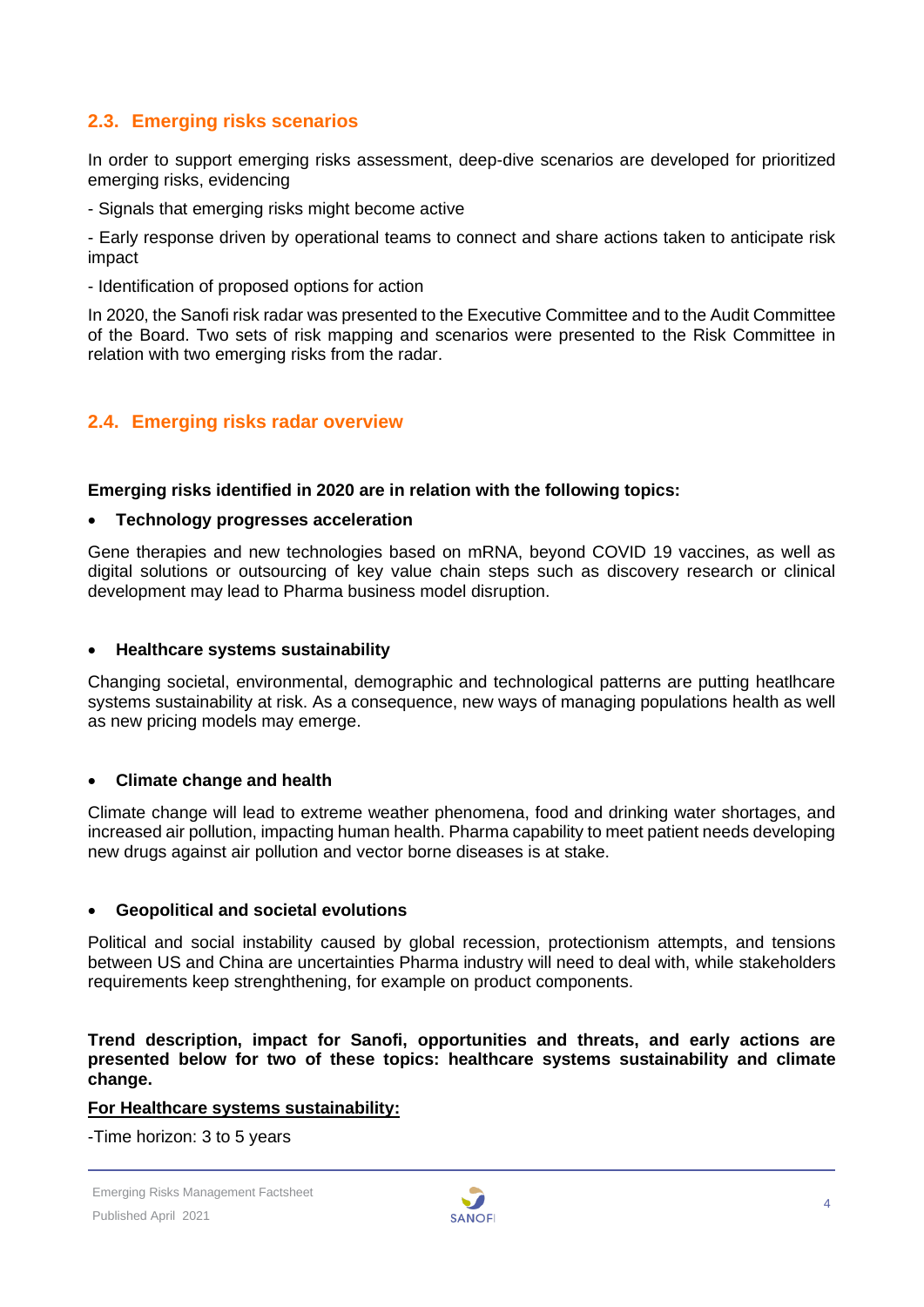## -Trend description:

Changing societal, environmental, demographic and technological patterns are straining healthcare systems capacity. While non communicable diseases (e.g. cardiovascular or mental illnesses) had replaced infectious diseases as leading causes of death, SARS Cov-2 pandemic (COVID-19) evidenced hospital systems limitations, questionning healthcare systems robustness and states ability to fund them.

-Impact for Sanofi:

- Pricing : pricing & market access landscape may evolve due to changes in payers priorities and funding. Sanofi may be impacted on the reimbursed part of its sales.
- Product mix : in the context of SARS Cov-2 pandemic, and given economic consequences expected in the middle run, switches may be observed in prescriptions or customers buying habits such as switch to less expensive Customer Healthcare products, prescription of drugs without adverse effect on immunology, or decline of travelers vaccines demand.

## -Opportunities and threats

Opportunities:

- Digital technologies allowing aggregation and analysis of patient data into a single actionable patient record, and design of cost effective treatments adapted to each patient
- Subscription based model for drug purchases through which a payer would subscribe to a Pharma company for its drugs on a renewable contract
- Growing populations expectations regarding Corporate Social Responsibility, including contribution of pharmaceutical companies to healthcare systems sustainability
- Importance of improving populations health underscored by SARS Cov- 2 epidemic

## Threats:

- Price cuts on reimbursed products
- Economic difficulties caused by pandemic reducing populations access to healthcare
- Vaccine hesitancy undermining progress against pandemic and keeping healthcare systems under tension

## -Sanofi early actions:

Sanofi is willing to contribute to healthcare systems sustainability through:

- Development of two vaccines against COVID-19
- Experiment on subscription based model with Insulin Valyou Savings Program in the US offering insulin and pens each month at fixed price regardless of patient income
- CHC importance in Play to Win strategy : "Invest in brands and geographies of focus for bestin-market growth in 2024/2025" (Presentation Play to win strategy – February 2020)

## **For Climate change and impact on health:**

-Time horizon: 5 to 7 years

-Trend description:

Climate change creates multiple challenges in the middle and long run:

- Influencing human lives and health in numerous ways as it can lead to weather phenomena, heatwaves and extreme cold, food shortages, difficulties in accessing drinking water and increased air pollution